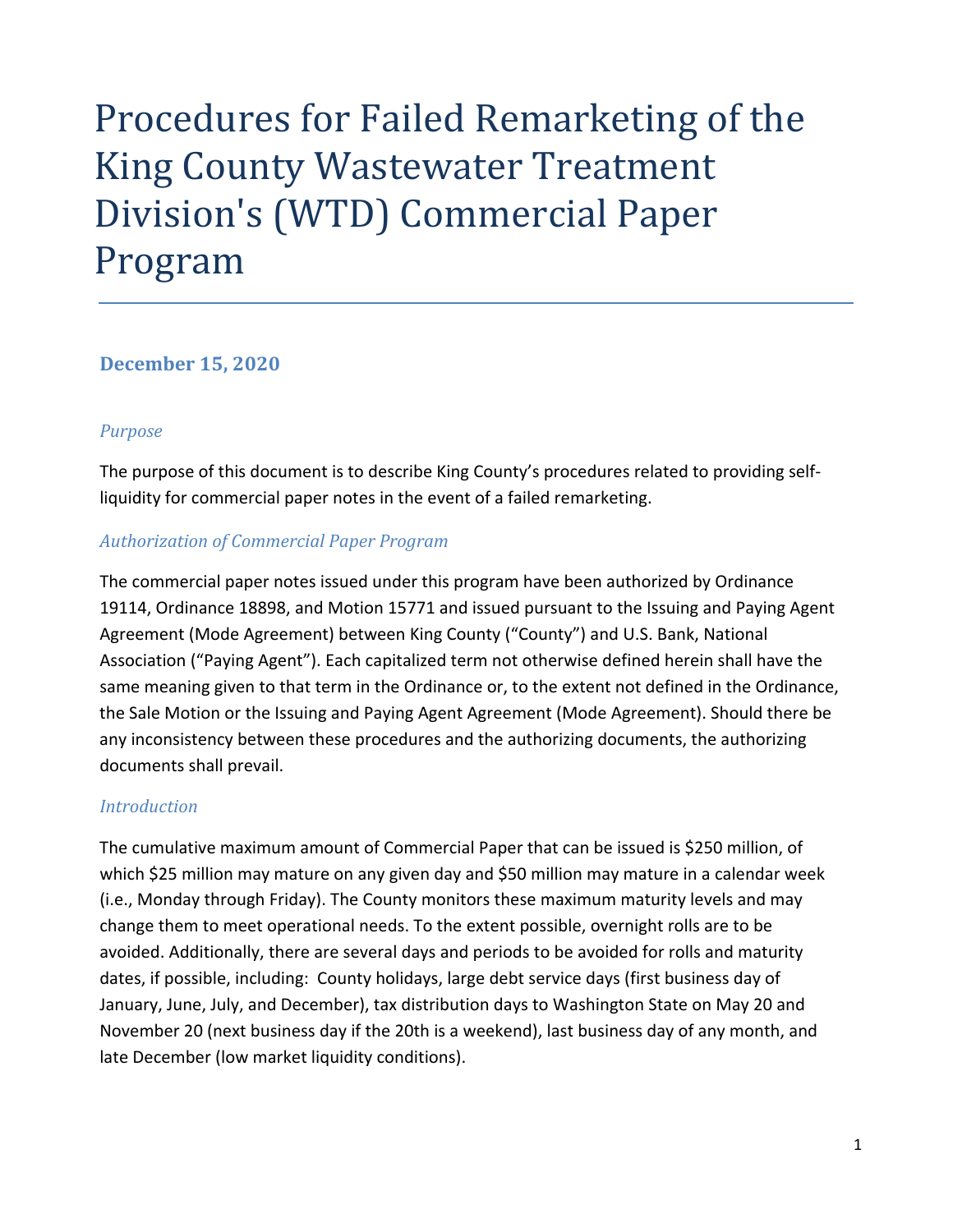In the event of a failed remarketing of the outstanding commercial paper for WTD, it may become necessary for the County to fund the commercial paper that was not remarketed. The following steps outline the timing of actions that will take place in such an event.

### **All times referenced are Pacific Time (PT).**

## *Shortfall Notice and Deposit of Funds Procedures*

- 1. **Shortfall Notice:** The Dealer will notify the Paying Agent and the County's Treasury Operations team ("Treasury Team") of any difference between the amounts of commercial paper maturing on that day ("Notice Date") and the amount which the Dealer has arranged to sell ("Shortfall Notice") by **9:00 am PT**. Contact information for the Treasury Team is included in Appendix A. The Paying Agent shall promptly confirm the required funding amount ("Funding Amount") with the Treasury Team by **9:30 am PT**. Notice and confirmation shall be made by both phone and email.
- 2. **Funding:** Promptly after confirming the Funding Amount with the Treasury Team, the Paying Agent will transfer funds sufficient to cover the Funding Amount from the Treasury Section Main Account with the Paying Agent. The Paying Agent will deposit said amount into an account designated as the repository of the fund earmarked to pay the commercial paper. The Treasury Team's Investment and Debt Management unit ("Investment Team") will then instruct its investment counterparties and custodian banks to reduce investment balances or sell securities to generate cash to cover the Funding Amount.
- 3. **DTC Settlement:** The Paying Agent will apply the deposit of funds no later than **11:30 am** PT on the Notice Date to pay the owners of the commercial paper maturing on that day.
- 4. **Deposit of Funds:** No later than **2:30 pm PT** on the Notice Date, the County will have sufficient funds in the Treasury Section Main Account with the Paying Agent to cover the Funding Amount.

## *Operating Procedures for Liquidity and Funding Sources*

The Investment Team is responsible for managing the liquidity process and will facilitate these transactions with the County's investment counterparties and banks in accordance with the Investment Policy for the King County Investment Pool ("KCIP").

Promptly upon receipt of the Shortfall Notice, the Investment Team is authorized to access bank cash balances, lines‐of‐credit, and investments of the KCIP in order to deliver the required funds to the Paying Agent.

The County's banking services provider has approved a line‐of‐credit for daylight overdrafts of \$440 million. This line-of-credit allows the County to immediately wire the required cash to the Paying Agent before it receives cash from its investment custodian banks or from the Local Government Investment Pool ("LGIP") operated by the Washington State Treasurer's Office.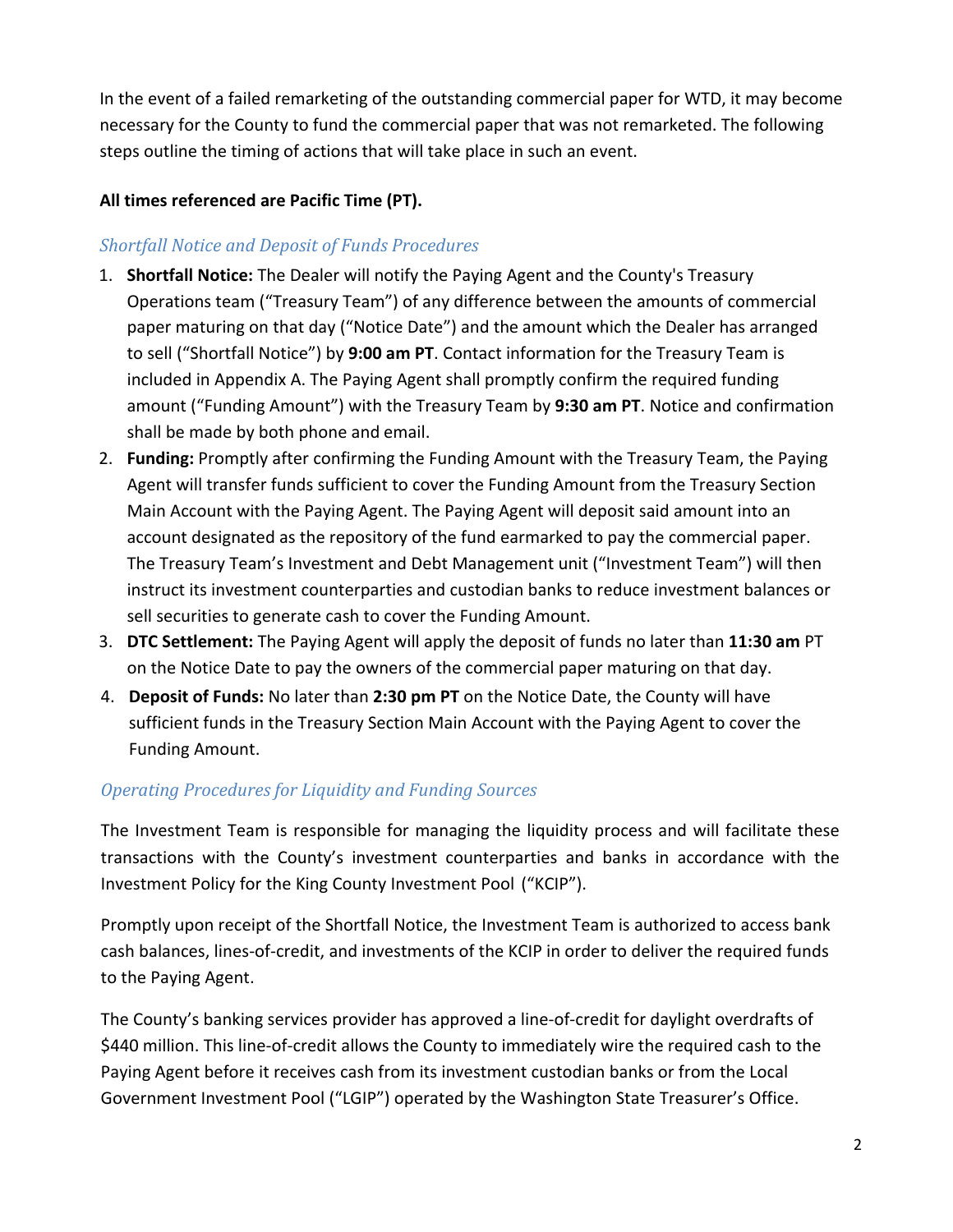#### **Procedures:**

- At least one business day before a commercial paper maturity date, the Investment Team will notify its overnight repurchase agreement counterparties and the LGIP that balance reductions may be necessary to fund a failed remarketing. The Investment Team will also begin considering which option it will likely use in case of a failed remarketing.
- On the morning of a commercial paper maturity, the Investment Team will decide which of the options to use. The procedures for each option are outlined below:
	- o **Repo:**  The Investment Team will provide the County's overnight repurchase agreement provider with a tentative dollar amount, also known as circling an amount. This will typically occur around 6:45 am PT.
		- If no Shortfall Notice is received by 9:30 am PT, the Investment Team will finalize the circled amount with the investment dealer and follow its normal procedures.
		- If a Shortfall Notice is received, the Investment Team will reduce the circled amount by the amount necessary to cover the Funding Amount.
	- o **LGIP:** Before 7:00 am PT, the Investment Team will notify LGIP staff that a late withdrawal from the LGIP may be necessary.
		- If no Shortfall Notice is received by 9:30 am PT, the County will notify the LGIP that no withdrawal will be necessary.
		- If a Shortfall Notice is received, and the County will not have sufficient cash from repo reductions or securities sales to satisfy the Funding Amount, the Investment Team will notify the LGIP that a withdrawal will be necessary.
	- o **Security Sales:** If reductions in repo balances or withdrawals from the LGIP are not an available or attractive option, the Investment Team will select securities for possible sale that can be settled on a same‐day basis.
		- **If no Shortfall Notice is received by 9:30 am PT, no action is required.**
		- **If a Shortfall Notice is received, and the County will not have sufficient cash** from other sources to satisfy the Funding Amount, the Investment Team will obtain bids from its investment dealers and execute the sale with the most competitive bid for the selected security. Transaction details will then be transmitted to the County's safekeeping bank for settlement.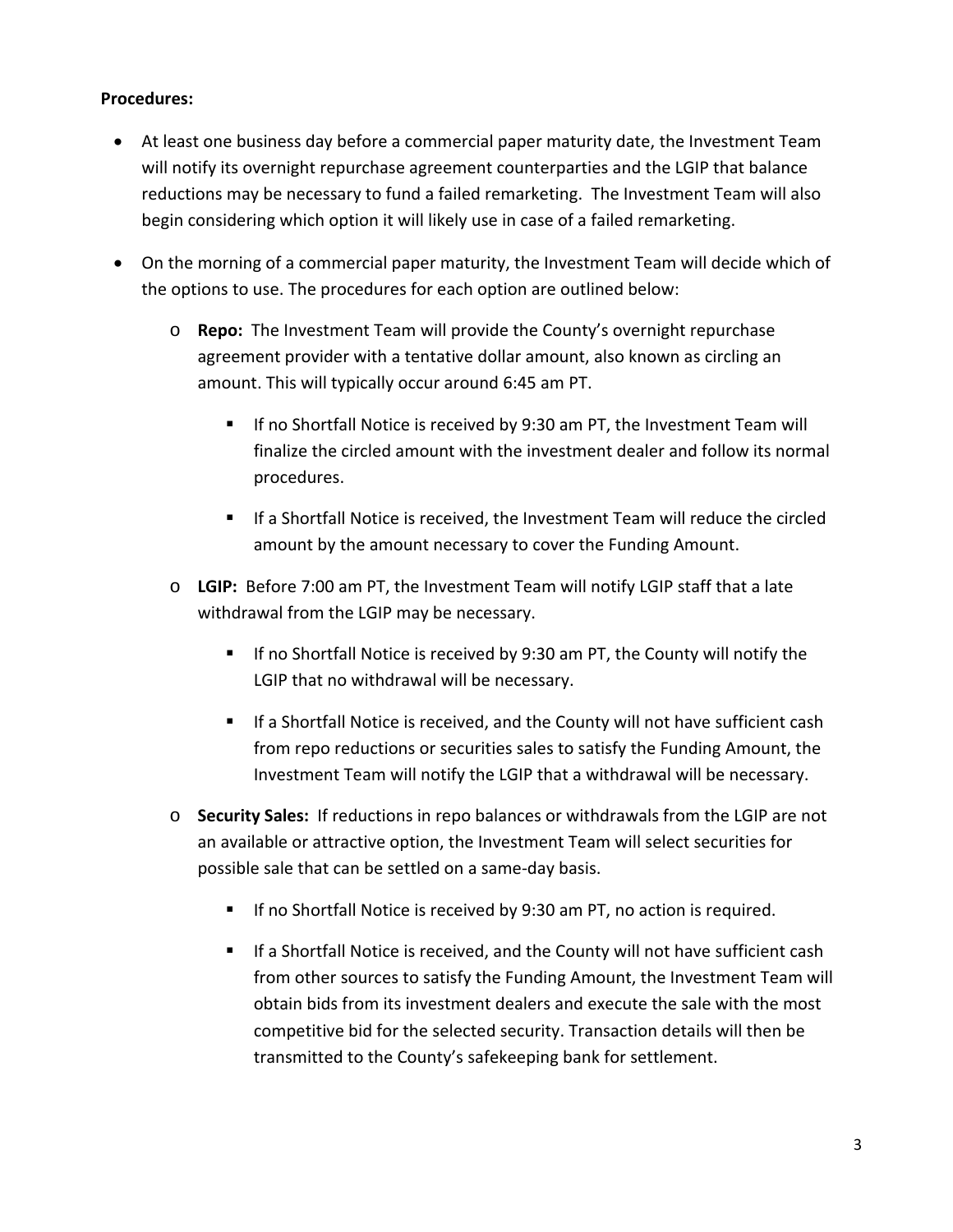If it is apparent that the failed remarketing is not a one‐day phenomenon but a continuing situation, then enough funds will be raised and coordinated with the maturity date(s) of the outstanding commercial paper.

## *Notification within King County – Appendix B*

Promptly upon receipt of a Shortfall Notice, the Investment Team will notify:

- 1. Members of the Executive Finance Committee ("EFC")
- 2. Department Director, Department of Natural Resources and Parks ("DNRP")
- 3. Financial Services Manager, WTD

## *Notification to the Ratings Agencies – Appendix C*

The Debt Manager will notify the rating agencies if:

- 1. There is a draw on the County's self‐liquidity program, as described in this letter;
- 2. A Dealer or the Paying Agent resigns or is replaced;
- 3. Either the authorizing sale motion or ordinance for the notes is amended or supplemented;
- 4. A Liquidity Facility or Credit Enhancement is provided for the notes;
- 5. There has been a termination of the note program; or
- 6. A written agreement between the County and a Dealer, Paying Agent, Liquidity Provider, or Credit Provider is amended, supplemented, extended, terminated, or expired or replaced.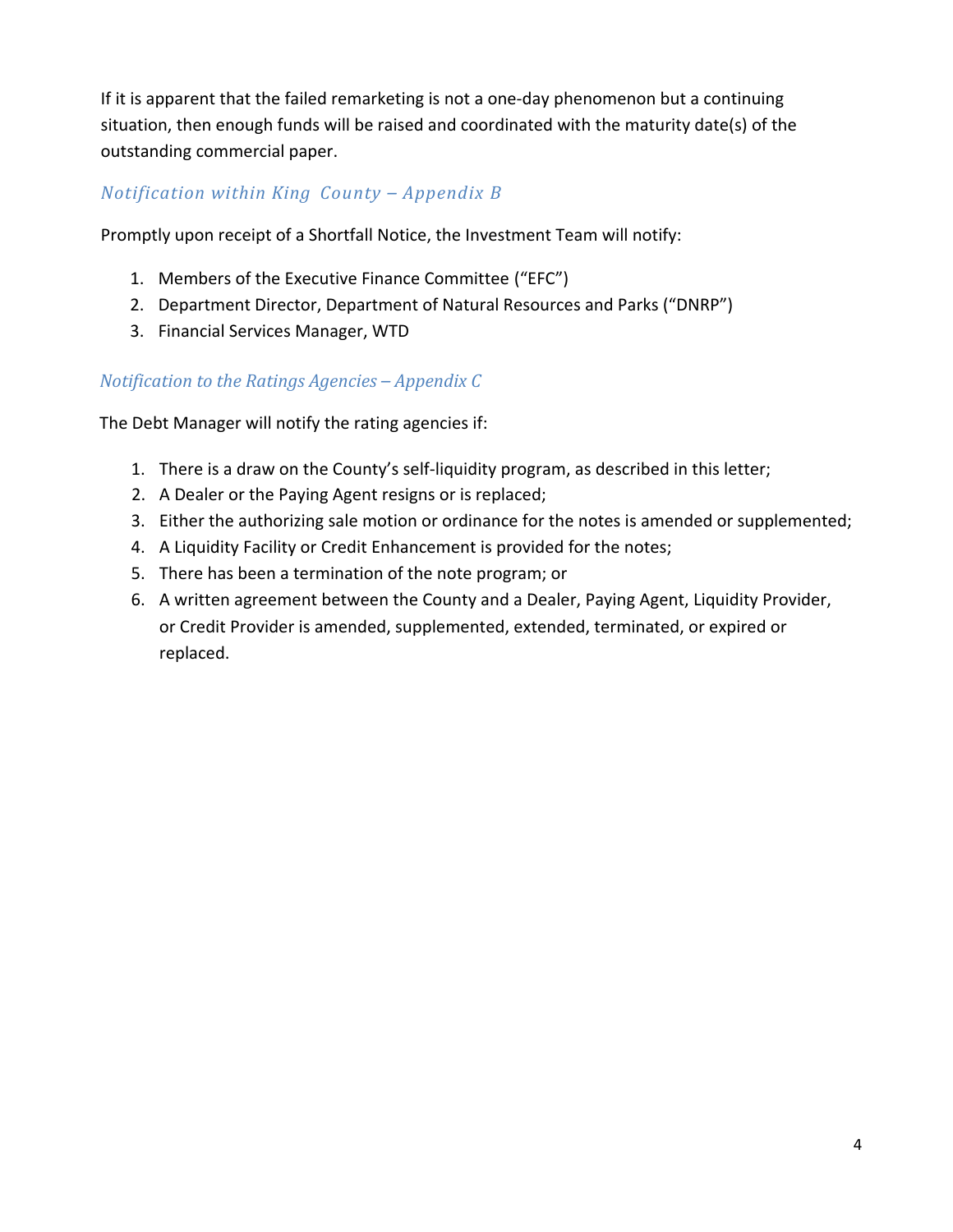## **Appendix A: King County Treasury and Investment Team Contact Information**

**Carol Basile Treasury Manager** *Carol.Basile@kingcounty.gov* **206‐263‐9255**

**Nigel Lewis Debt Manager** *Nigel.Lewis@kingcounty.gov* **206‐263‐2857**

**Mike Smith Chief Investment Officer** *Mike.Smith@kingcounty.gov* **206‐263‐2866 (o) 206‐790‐1972 (c)**

**Christine Denis Portfolio Manager** *Christine.Denis@kingcounty.gov* **206‐263‐2846 (o) 206‐200‐1214 (c)**

**Janice Park Business and Finance Officer III** *Janice.Park@kingcounty.gov* **206‐263‐2851 (o)**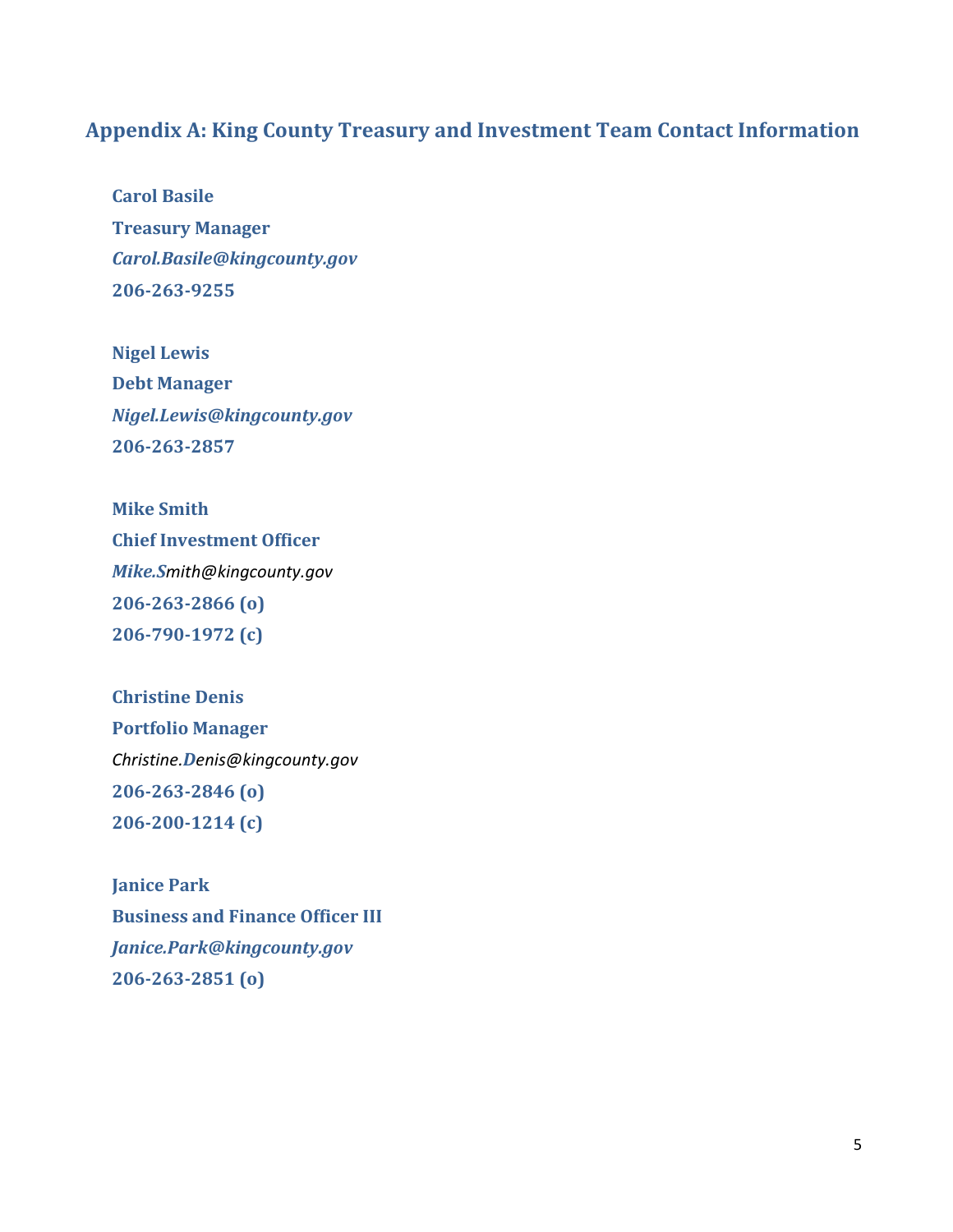## **Appendix B: Notifications within King County**

**EFC Members Councilmember Jeanne Kohl‐Welles, Chair** *Jeanne.Kohl‐Welles@kingcounty.gov* **206‐477‐1004**

**Dwight Dively, Director, Office of Performance, Strategy and Budget** *Dwight.Dively@kingcounty.gov* **206‐263‐9687**

**Caroline Whalen, County Administrative Officer** *Caroline.Whalen@kingcounty.gov* **206‐263‐9760**

**Ken Guy, Director, Finance and Business Operations Division** *Ken.Guy@kingcounty.gov* **206‐263‐9254**

**Department Director, DNRP Christie True** *Christie.True@kingcounty.gov* **206‐477‐4550**

**Financial Services Manager, WTD Hiedi Popochock** *Hiedi.Popochock@kingcounty.gov* **206‐477‐1842**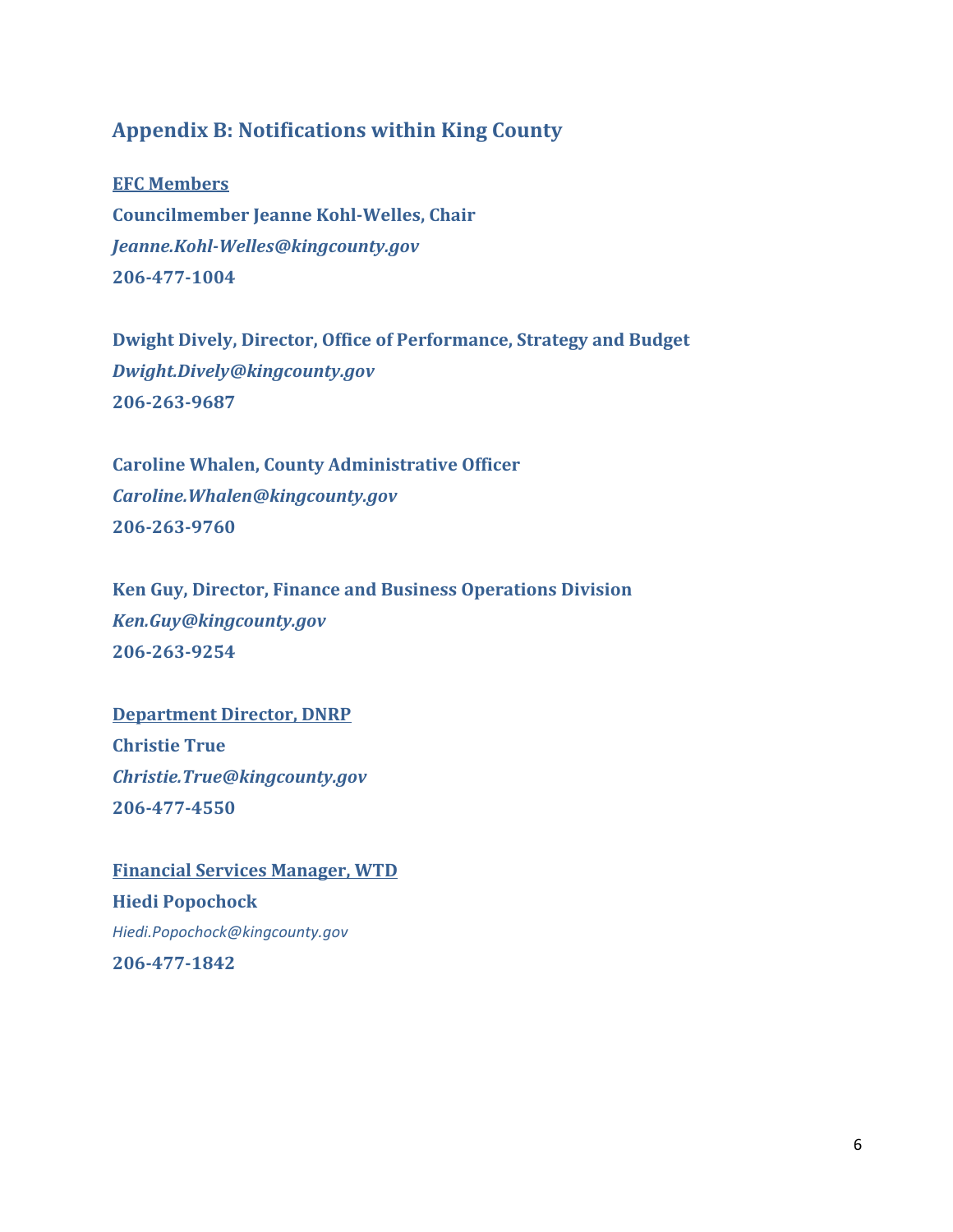# **Appendix C: Notifications to Rating Agencies**

**Standard & Poor's: Marissa Zuccaro** *Marissa.Zuccaro@spglobal.com* **303‐721‐4762**

**Chris Morgan** *Chris.Morgan@spglobal.com* **415‐371‐5032**

**Guyna G. Johnson** *Guyna.Johnson@spglobal.com* **212‐438‐5059**

**Tim Tung** *Tim.Tung@spglobal.com* **415‐371‐5041**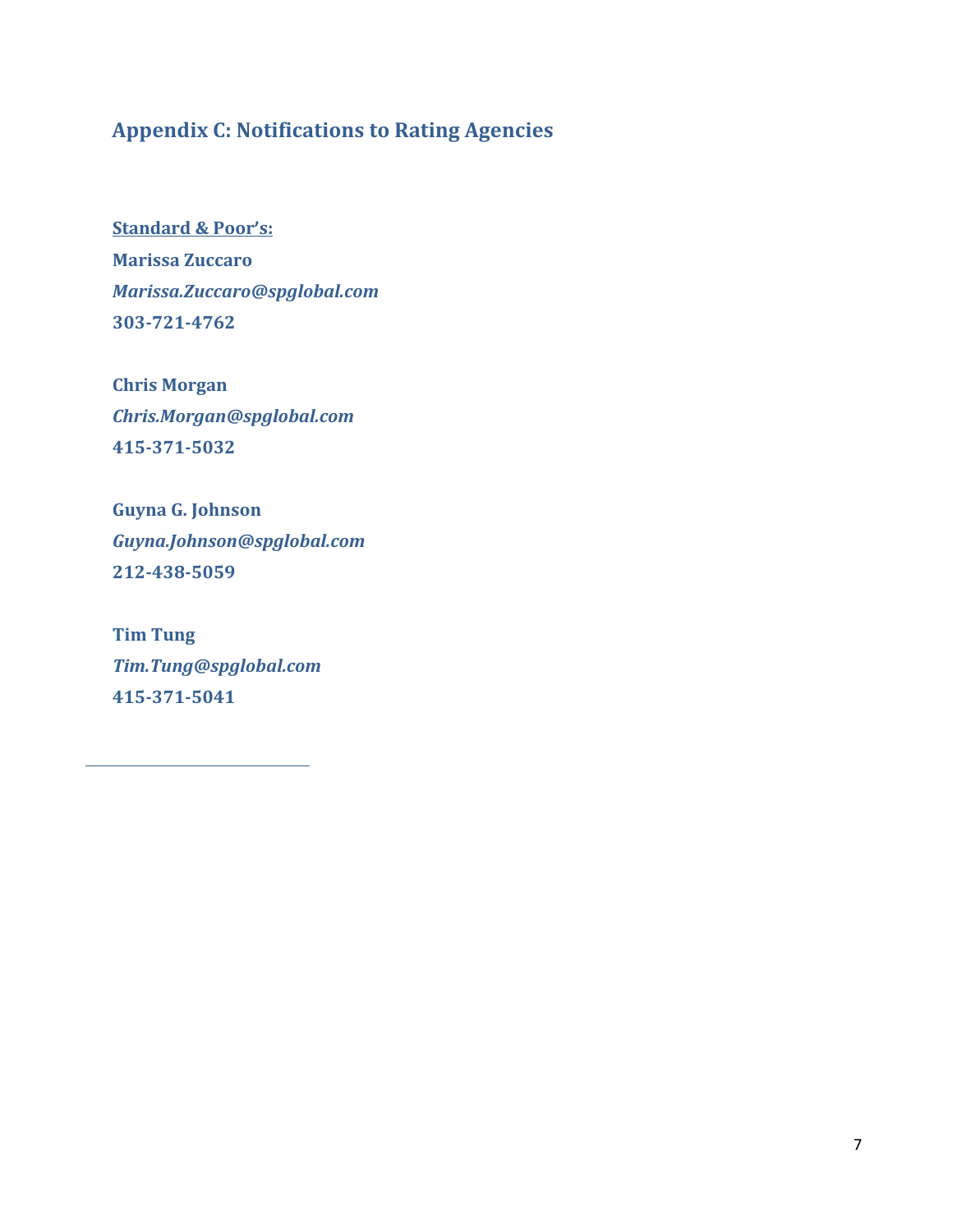# **Appendix C: Notifications to Rating Agencies (continued)**

**Moody's Investors Service Joann Hempel** *Joann.Hempel@moodys.com* **212‐553‐4743**

**Chandra Ghosal** *Chandra.Ghosal@moodys.com* **212‐553‐1095**

**Tom Jacobs** *Thomas.Jacobs@moodys.com* **212‐553‐0131**

**Will Oh** *William.Oh@moodys.com* **415‐274‐1739**